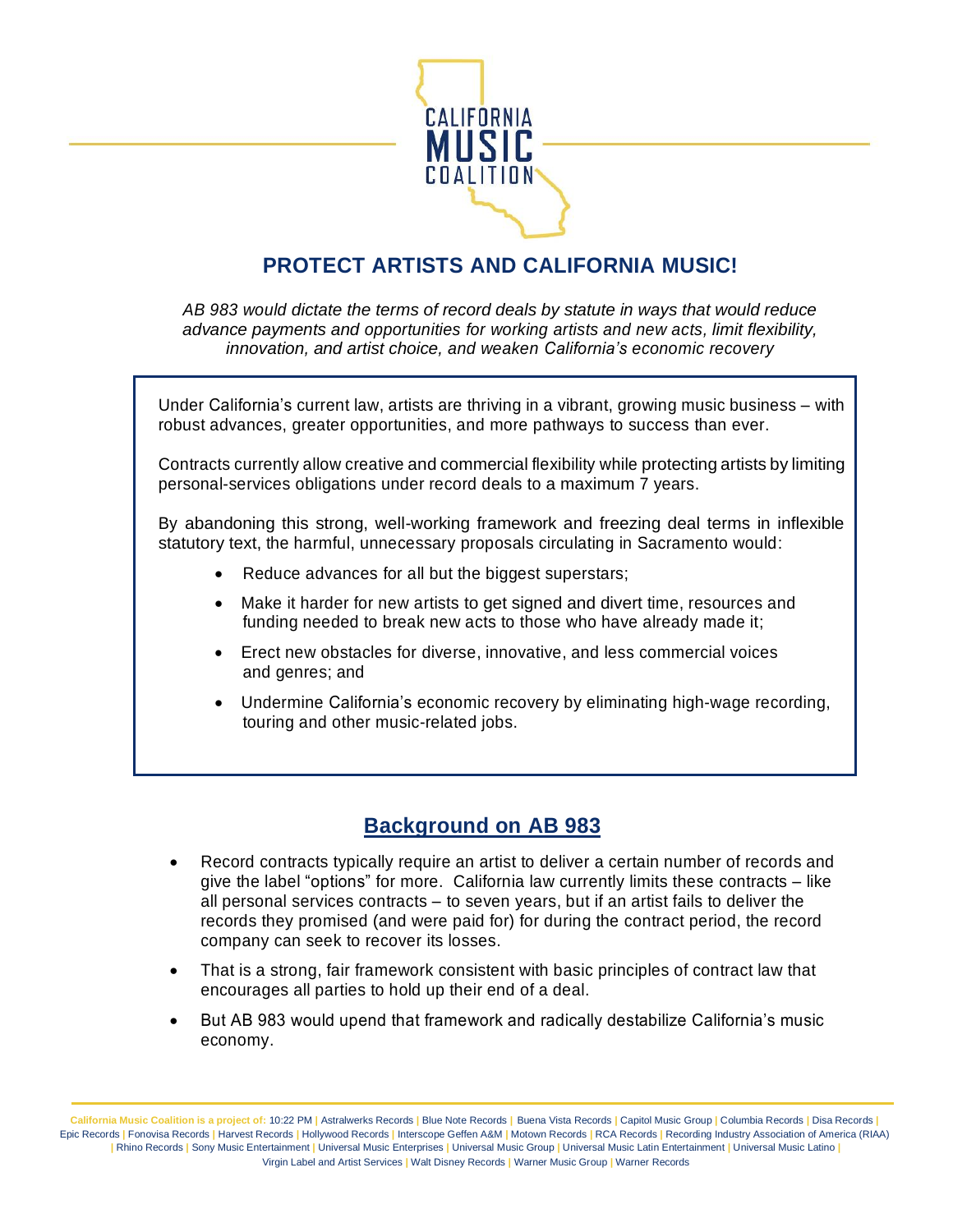- $\circ$  By narrowly limiting any recourse for the record company to "an amount" equal to contractual advances" related to undelivered recordings, AB 983 would artificially render most of a label's investment in artist development, marketing, promotion as well as any expected return on those investments unrecoverable when an artist fails to deliver promised recordings during the term of the agreement. That would drive down those investments by cutting off any possible upside, hurting artist development and the longterm prospects for their careers.
- $\circ$  It's also completely unnecessary the law already limits any recovery to actual, concrete harms that the label can prove to the satisfaction of a court. If a label cannot meet its burden and prove that damages exist, the artist pays nothing. But if a label does meet its burden, it should be made whole. Courts are already fully empowered to limit damages in accordance with evidence and basic principles of fairness.
- o AB 983 would also force record companies to decide whether to exercise options for subsequent records within twelve months of the previous album, effectively rendering what is supposed to be a seven-year rule for recording contracts to a single year for option albums.
- o It would freeze into statutory law vague conditions for renegotiation of contracts that will create massive litigation risk around any renegotiated deal. It would lead to a steep drop in renegotiations (which typically deliver significant paydays to artists) and tie the hands of artists who seek longer term partnerships and greater investment and promotion from their label.
- o It would apply retroactively to all "existing" employment contracts, in violation of both the federal and state constitutions.
- These proposals have already been rejected multiple times by California's legislature because of the threat they pose to working artists and new acts trying to get signed.
	- $\circ$  After a full legislative process in the early 2000s, the legislature decided the proposed changes would hurt working artists and undermine the state's creative economy and left the existing labor code provisions in place.
	- $\circ$  Last session, AB 1395 was introduced and failed to receive either a hearing or a vote.
	- $\circ$  Earlier this year, AB 2926 was introduced but was pulled off the calendar of the Assembly Arts and Entertainment because the sponsors lacked the votes to advance it.
	- $\circ$  Now it is being resurrected in the Senate on a limited and incomplete record through a flawed "gut and amend" shortcut designed to short circuit Assembly review.
	- $\circ$  This is a bad idea that does not deserve a fifth bite at the apple.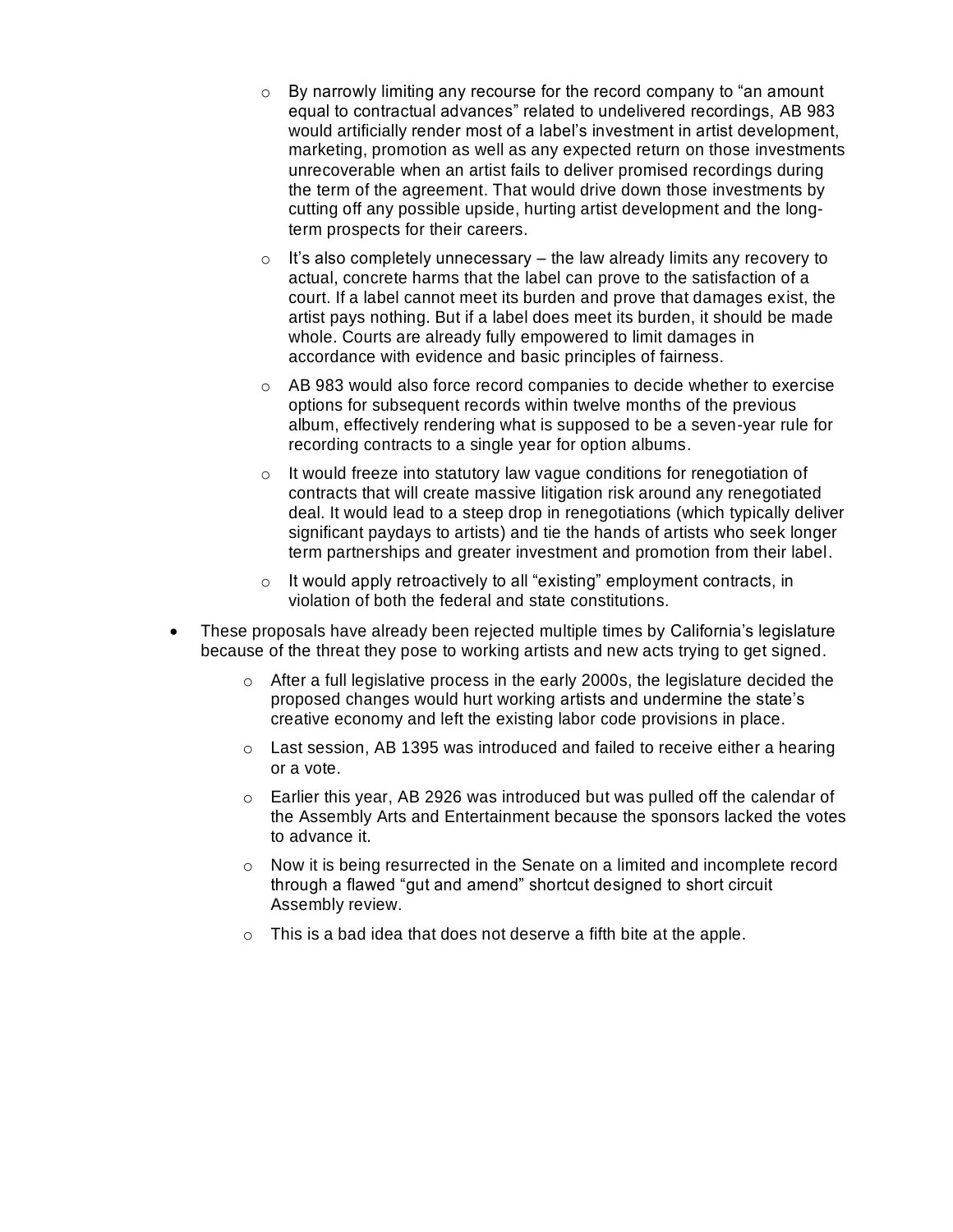### **The Legislature Should Again Reject This Flawed Proposal That Would Hurt Working Artists and Wrongly Freeze Contract Terms in Law**

#### **I. A Threat to California's Music Ecosystem and the Vast Majority of Artists in the State**

- *Reduce investment in artists.* Record companies invest significant human and financial resources in artists to help them achieve their creative and commercial potential. AB 983 introduces vast new uncertainty that will undermine these investments, leading to lower advance payments to artists, fewer artist signings, and reduced development and promotion of new acts in California.
- *Reduce opportunities for aspiring artists.* By removing any meaningful recourse for a record label if an artist chooses to end their contract after seven years without delivering the recordings promised in their contract, AB 983 would greatly increase the financial risk for record companies while cutting off potential upside gains. This will have predictable results: fewer California artists will be signed to record deals and those who do will be paid less. All to give new leverage to established stars and generate big new paydays for millionaire lawyers, managers, and agents seeking to breach existing contracts without the consequences provided for in existing law.
- *Put artists "on the clock."* Today's model allows artists and labels flexibility in the recording schedule and to decide when a record is ready for delivery. By forcing premature option decisions on an arbitrary twelve-month timeframe, AB 983 would rush the creative process, truncate tours, limit development and marketing opportunities, and, perversely, discourage labels from exercising lucrative options artists negotiated for.
- *Pose a threat to diverse voices and genres.* By disincentivizing financial risks for labels, AB 983 would hurt diverse voices, niche genres, and artists seeking to break new ground and take creative risks. Acts without an obvious and immediate path to commercial success would be unviable. Record labels could no longer take chances on new artists. Vital but less commercial genres like jazz, classical, gospel, folk, and Tejano would wither.
- *Largely bar artists from lucrative renegotiations.* By limiting renegotiation and introducing vague and contrived requirements that renegotiations must create separate royalty accounts and be a "material improvement" in order to be effective, AB 983 would sharply limit renegotiations that often produce large payments to artists and increased long-term investment in their careers.
- *Undermine California's economic recovery.* Music currently adds nearly \$40 billion annually to California's GDP, supporting over 430,000 jobs and 72,000 venues across the state. Destabilizing a major California industry will drive down pay and penalize thousands of working artists and the businesses that support them.